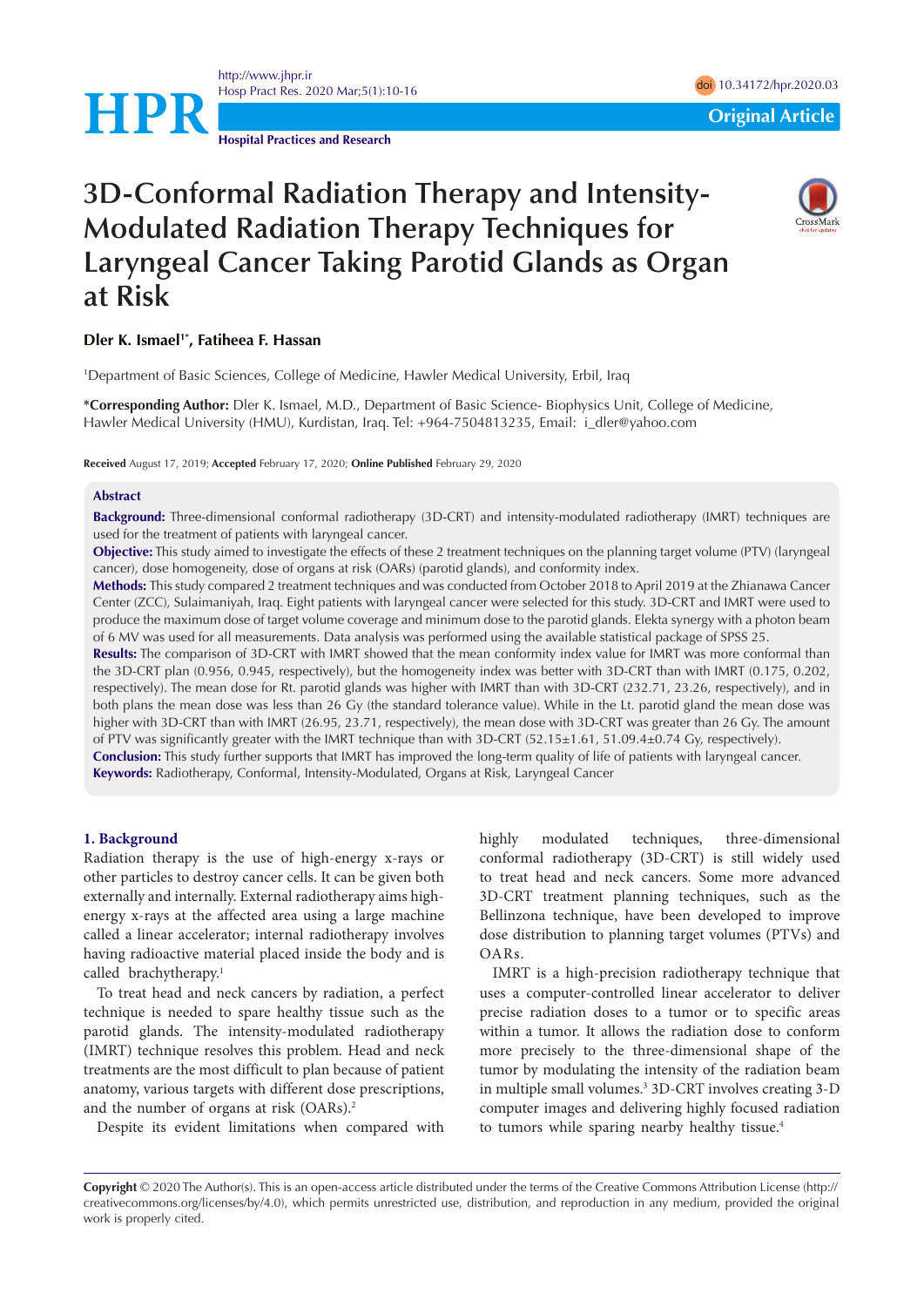The process of radiotherapy starts with scanning the patients, delineating areas of interest, creating treatment plans, and then sending all the data to the machine through a verification system (Mosaiq). An important part of this chain is the plan created in the treatment planning system. Conventional 3D-CRT treatment planning is manually optimized. The treatment planner chooses all beam parameters, such as the number, directions, shapes, and weights of the beams, and the computer calculates the resulting dose distribution.

In the case of IMRT, dose distribution is inversely determined, meaning that the treatment planner has to first decide the dose distribution, and the computer then calculates a group of beam intensities that will produce, as nearly as possible, the desired dose distribution.<sup>5</sup>

The Bellinzona technique (3D-CRT) has been revised to make use of a multileaf collimator (MLC). It consists of 4 main half-beams, and the posterior field can be split into 2 separated half-beams. Of note, the spinal cord cannot be completely shielded due to the constraints of the travel distances of MLC leaves. Originally, a dose of 50 Gy was prescribed to be delivered to the PTV at the International Commission on Radiation Units and Measurements (ICRU) point. The IMRT planning method, unlike the 3D-CRT planning technique, delivers non-uniform beams across the tumor through a sequence of field segments with varying intensities that, in sum, deliver the desired dose distribution. Segments in each field play important roles in treatment with this technique. IMRT can generate a conformal dose distribution and has a steep dose fall-off at the boundary between the tumor and normal structures.<sup>6</sup>

# 1.2. Simulation

Simulation is a process by which the radiation treatment fields are defined, filmed, and marked out on the patient's skin. The simulator is actually a large-bore computed tomography (CT) scanner that is used to contour the body. The images are then sent to the physics department where they arrange the radiation beams and make a customized plan.7 All setup information is documented to complete the patient's treatment record. This is an integral part of the planning process.

#### 1.3. Qualitative Plan Evaluation

Quality assurance in radiotherapy includes all procedures that ensure consistency of the medical prescription and safe fulfillment of the prescription as regards the dose to the target volume together with minimal dose to normal tissue, minimal exposure to personnel, and adequate patient monitoring aimed at determining the result of the treatment. Quality assurance in radiotherapy is concerned with all aspects of the radiotherapy process and should involve all groups of staff in a cooperative approach, because quality activities are interdependent.<sup>8</sup>

The radiation oncologist must locate and contour the target area as accurately as possible; then, the medical physicist needs to design an optimal plan to deliver the required dose while sparing healthy tissue. Finally, the technologist must make sure that the patient is correctly positioned before treatment begins.

#### 1.4. Comparative Evaluation of Treatment Plans

The treatment planning system can create plans with both 3D-CRT and IMRT techniques. The number of beams in 3D-CRT (Bellinzona technique) is more than 4 with 6 MV which is meant to better protect the OARs. The beams are conformed with the help of MLC to the PTV. With the second technique (IMRT), the number of beams is fixed; nine 6-MV photon beams in different angles are used to create the plan.<sup>9</sup>

#### **2. Objective**

This study aimed to investigate the effect of 3D-CRT and IMRT techniques on PTV (laryngeal cancer), dose homogeneity, dose to OARs (parotid glands), homogeneity index, and conformity index in the target region and in healthy tissue.

#### **3. Methods**

This study was conducted at the Zhianawa Cancer Center (ZCC), Sulaimaniyah, Iraq, between October 2018 and April 2019 (7 months).

Eight patients with laryngeal cancer were selected for this study, and an ELEKTA linear accelerator (multienergetic) with 80 MLCs was used [\(Figure 1](#page-1-0)). 3D-CRT and IMRT techniques were used for all measurements. The OARs (parotid glands) for all patients were contoured by CT images for the left (Lt) and right (Rt) parotids. Then, treatment plans were generated for each patient using the superposition algorithm of XIO planning system and 6-MV beams from the linear accelerator.

The prescribed dose was 50 Gy to a reference point in the PTV, which could fulfill most of the ICRU 50 recommendations. Note that just one phase of treatment (50 Gy) was calculated.

A reference point was selected in a clinically relevant region of the PTV with a low dose gradient. Other dose points in the PTV were usually added in order to check dose homogeneity. The main planning goals were to keep the dose to the targets as homogeneous as possible and to minimize the dose to the OARs. A set of DVH parameters for each plan was analyzed to evaluate the performance of each technique.<sup>10</sup>

<span id="page-1-0"></span>

**Figure 1.** Elekta Synergy Linear Accelerator, ZCC.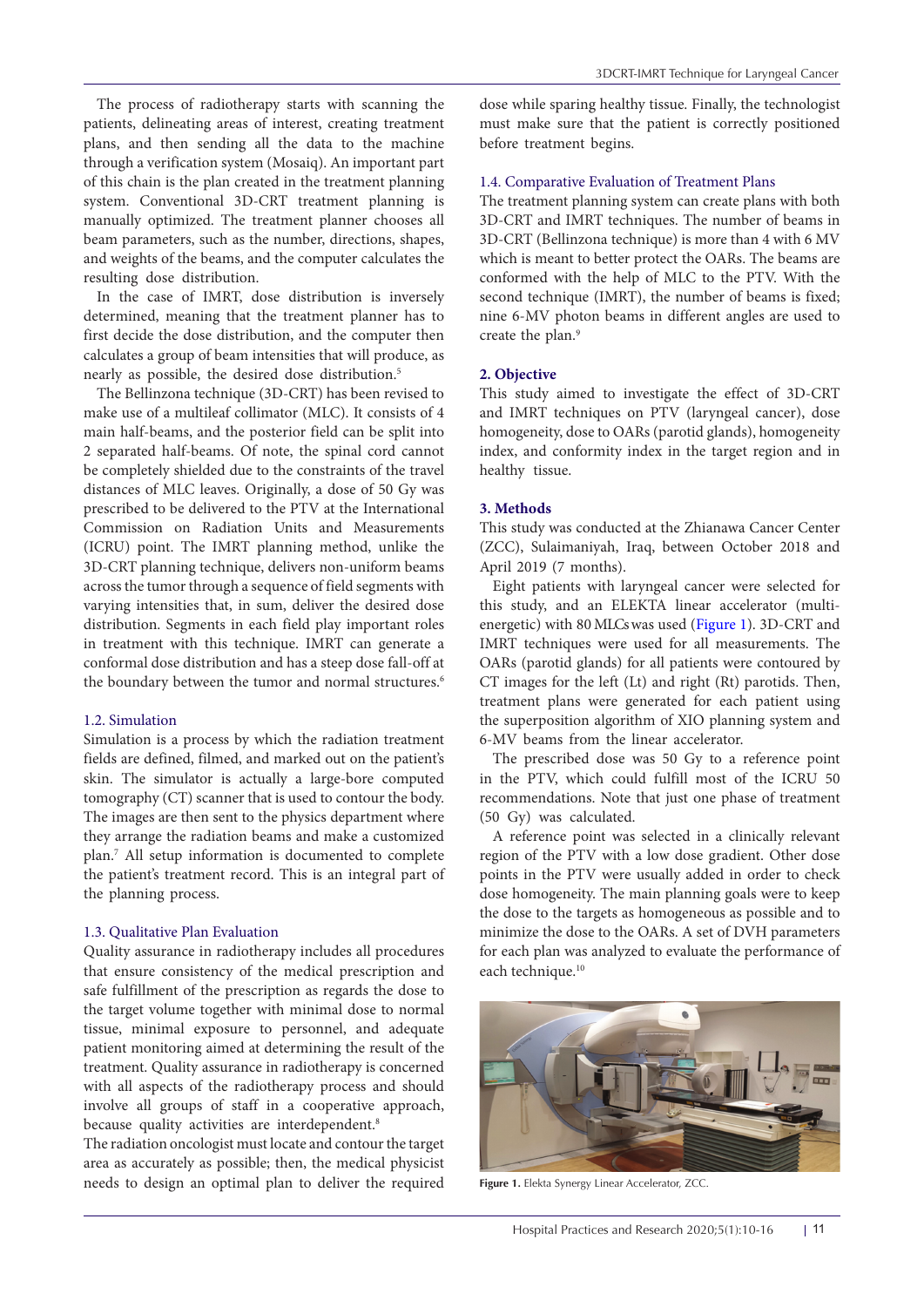# 3.1. General Treatment Strategies

All patients were treated at the ZCC in Sulaimaniyah, Iraq. Treatment consisted of the following procedures:

- 1. Assessment before radiotherapy,
- 2. Diagnosis of tumor type, size, and staging,
- 3. Determination of OARs (parotid glands),
- 4. C.T. simulation, contouring, prescription of dose, and fractioning,
- 5. Planning process,
- 6. QA for procedure delivery,
- 7. Delivery,
- 8. Follow up and assessment of patient during treatment,
- 9. Regular post-treatment patient follow up for a specified time,
- 10. Determining short- and long-term side effects/ benefits of radiation exposure to each patient.

In 3D-CRT, the tumor and all organs are viewed in three dimensions. The radiation is delivered by using irregular beams with uniform intensity according to the tumor shape from different directions, and the irradiated volume is conformed to the tumor shape [\(Figure 2\)](#page-2-0). This conformity increases the ability to deliver higher doses safely to the tumor and minimizes the radiation exposure to the surrounding healthy tissue.<sup>11</sup>

# 3.2. Two Types of Treatment Planning

The first technique used on the eight patients in this study was 3D-CRT, or the Bellinzona technique. This technique is dependent upon the Gantry and collimator angles to apply radiation beams on the parotid glands and is generally started by 4 main diagonal fields ([Figure 3](#page-2-1)):

- 1. Gantry angle of 40 degrees and collimator angle of 90 degrees (first beam, B1);
- 2. Gantry angle of 135 degrees and collimator angle of 270 degrees (second beam, B2);
- 3. Gantry angle of 220 degrees and collimator angle of 90 degrees (third beam, B3);
- 4. Gantry angle of 310 degrees and collimator angle of 270 degrees (fourth beam, B4).

The long-term effects of radiation depend on the irradiation technique, dose, and location. The squamous cells of head and neck tumors usually spread in the neck area (loco-regional); thus, treatment needs to be performed on both sides of the neck.13

Elekta's XiO has a great potential to provide a strong planning system for radiotherapy treatment with the 3D-CRT technique. XiO is good for precision planning and fluent workflows and can satisfy the expectations of Elekta treatment planning, such as easy integration, advanced dose calculations, high degree of flexibility, automation tools, etc. It also has a variety of workflow tools for planning with contouring, virtual, fusion, and review capabilities.14

For PTV, the mean doses of D95%, D98%, and D2% were taken into account, whereas, for OARs, the maximum point dose and the mean dose to the left and right parotid glands were considered.

<span id="page-2-0"></span>

Figure 2. 3D-CRT Plan Using Multiple Beams From Different Directions.<sup>11</sup>

<span id="page-2-1"></span>

Figure 3. Schematic Illustration of Bellinzona Technique.<sup>12</sup>

The plans with both technique treatments were done in one phase. The plan is a simple box technique with four 6-MV beams that are conformed with the help of MLC to the PTV.15

IMRT was the second technique used on the eight patients in this study. It was also done in one phase, i.e. there were no additional doses of radiation. Nine 6-MV coplanar beams with angles of  $0^\circ$ ,  $40^\circ$ ,  $80^\circ$ ,  $120^\circ$ ,  $160^\circ$ ,  $200^\circ$ ,  $240^\circ$ ,  $280^\circ$ , and  $320^\circ$  were used to create the plan. Nine coplanar beams were used for IMRT plans. More small beams (segments) created all the beams in order to modulate the intensity so as to achieve the desired dose distribution. When the plans were finished, those of both methods were compared first according to dose-volume histogram and then according to the time consumed for quality control procedures. Much less time was needed to treat patients using the 3DCRT technique than with the IMRT technique.<sup>16</sup>

The dose constraints were programed according to the ALARA (as low as reasonably achievable) principle for the OARs. The Monte Carlo dose calculation algorithm was used to calculate the dose with a minimum segment area of 4 cm2 and grade space of 3 mm.

With IMRT, Monaco planning was used; Monoco is a treatment planning system (TPS) software for radiotherapy produced by Elekta. It calculates the IMRT plan with high accuracy using the Monte Carlo algorithm (the most accurate dose calculation available). Additionally, it can generate QA plans from an original blueprint for checking the quality of an IMRT plan. Monaco also performs segment shape optimization for smoothing and clustering segments, which can enhance beam weights and shapes, thereby improving plan quality.<sup>17</sup>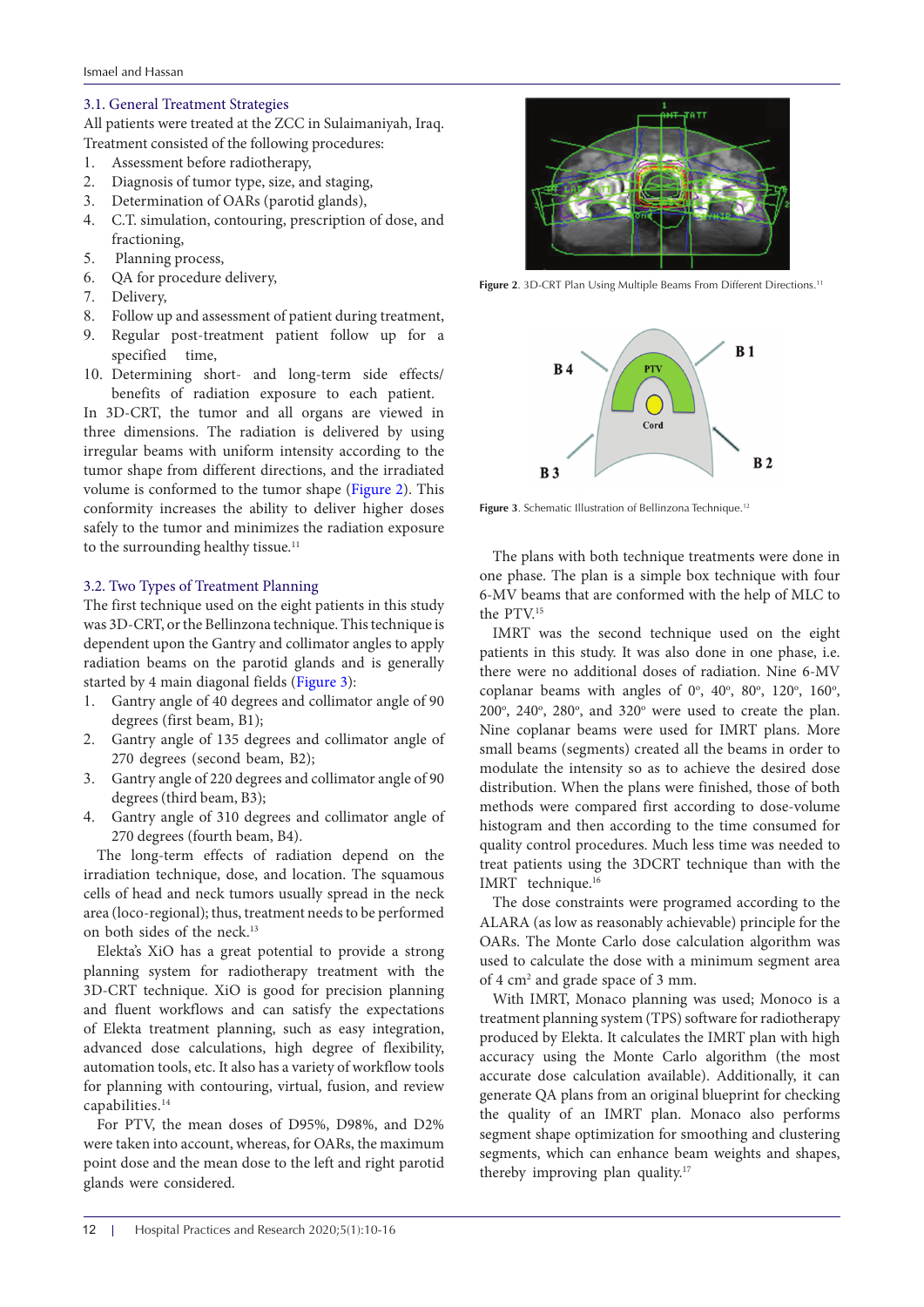Monaco TPS version 5.00.02 is used at the ZCC. It works on a network of three main high-performance computers (Quad-Core Intel Xeon 2.93GHz processor, 24GB DDR3 RAM, 4TB Storage) and is connected to the center's main network.

With the IMRT treatment technique, the collimation leaves (MLCs) are carefully adjusted according to the shape, size, and location of the tumor, just like with 3D-CRT, but the intensity of each beam is modulated (not uniform) during treatment.<sup>18</sup>

Several radiation beams are used in IMRT [\(Figure 4](#page-3-0)) to focus a higher dose of radiation on the tumor but a much smaller dose on the surrounding normal tissues, reducing adverse events as compared to standard conformal radiotherapy.

The treatment systems use the MLCs not only to shape the radiotherapy area so that it conforms precisely to the form of the tumor, but also to modulate the intensity of the radiation beam during each treatment.<sup>19</sup>

# 3.3. Statistical Analysis

Data was analyzed using the available statistical package SPSS-25 (Statistical Packages for Social Sciences, version 25). Data is presented in simple measures of frequency, percentage, mean, standard deviation, and range (minimum-maximum values).

The variation significance of different means (quantitative data) was tested using the paired t-test for the difference of paired observations (or 2 dependent means). Statistical significance was considered whenever the *P* value was equal to or less than 0.05.

# **4. Results**

# 4.1. Demographic Data

Eight patients with laryngeal cancer were included in this study. The mean PTVs of all patients were 51.09 Gy  $(\pm 0.74)$  and 52.15 Gy  $(\pm 1.61)$  with the 3D-CRT and IMRT techniques, respectively. All information about each patient, e.g., cancer type and stage, was taken into account by radiation oncologists when prescribing doses. The role of medical physicists is to implement ideal planning to distribute the dose prescribed for the target area and reduce the dose received by healthy tissue.

#### 4.2. Conformity Index

Conformity index (CI) is defined as the ratio between the volumes covered by a certain dose to the PTV volume. In this study, the volumes covered by 95% of the prescribed doses were used to calculate CI values (Eq 1). The CI value indicates the degree of conformity of the plan. If  $CI < 1$ , the PTV is under coverage; if  $CI > 1$ , the normal tissues are receiving a high dose; and if  $CI = 1$ , the prescribed dose is conformal with the shape of the PTV.20

$$
CI = \frac{\text{Volume covered by 95\% prescribed dose}}{\text{Volume of PTV}}
$$
 (1)

4.3. Homogeneity index

The homogeneity index (HI) is an objective tool used

<span id="page-3-0"></span>

Figure 4. Multiple Beams of Radiation Used for IMRT plan.<sup>19</sup>

to analyze the uniformity of dose distribution in target volumes. The values of  $D_{2\%}$  and  $D_{98\%}$  for PTVs were obtained from DVH.  $D_{2\%}$  represents the maximum dose that will be delivered to 2% of the PTV,  $D_{p}$  is the prescribed dose for the PTV, and  $D_{\text{new}}$  is the minimum dose calculated for 98% of the PTV.

These parameters were used to calculate the HI using Eq. 2.

$$
HI = \frac{D_{2\%} - D_{98\%}}{D_p} \tag{2}
$$

A lower HI indicates a better and more uniform dose distribution can be achieved in the target.<sup>21</sup>

As shown in [Table 1](#page-4-0), dose homogeneity was measured by HI. The results indicated a more homogeneous dose distribution in PTV for patients treated with IMRT than those treated with 3D-CRT (the lower the HI, the optimal the dose homogeneity). [Table 1](#page-4-0) also shows that HI was slightly improved with IMRT compared with 3DCRT (0.175 vs. 0.2025).

A lower HI means that a better and more uniform dose distribution can be achieved in the target.<sup>22</sup>

Data from [Table 1](#page-4-0) indicates that CI was slightly improved with IMRT compared with 3D-CRT (0.956 vs. 0.945). It further indicates that the CI of patient number 8 equaled 1, which means the optimum conformation in this case.

Also seen in [Table 1](#page-4-0), the received mean dose volume of the Rt. parotid by IMRT was higher than that by 3D-CRT (23.71±3.34, 23.26±11.78 Gy, respectively), and with both techniques, the mean dose (Rt. parotid) was <26 Gy (tolerance mean dose).

[Table 1](#page-4-0) also shows that the received mean dose volume of the Lt. parotid was higher by 3D-CRT than by IMRT  $(26.95 \pm 7.18, 23 \pm 1.59)$  Gy, respectively), and with the 3D-CRT technique, the mean dose to the Lt. parotid was > 26 Gy (tolerance mean dose). With the IMRT technique, however, the mean dose to the Lt. parotid was <26 Gy (tolerance mean dose).

In [Table 2,](#page-4-1) the HI for both techniques are compared. The *P* values are equal, but the HI for the IMRT technique (0.19) was better and more homogenous than that for the 3D-CRT technique (0.20).

As shown in [Table 3](#page-4-2) above, the mean values of the Rt. parotids were 23.54 Gy and 24.11 Gy with the 3D-CRT technique and IMRT technique, respectively. Clearly,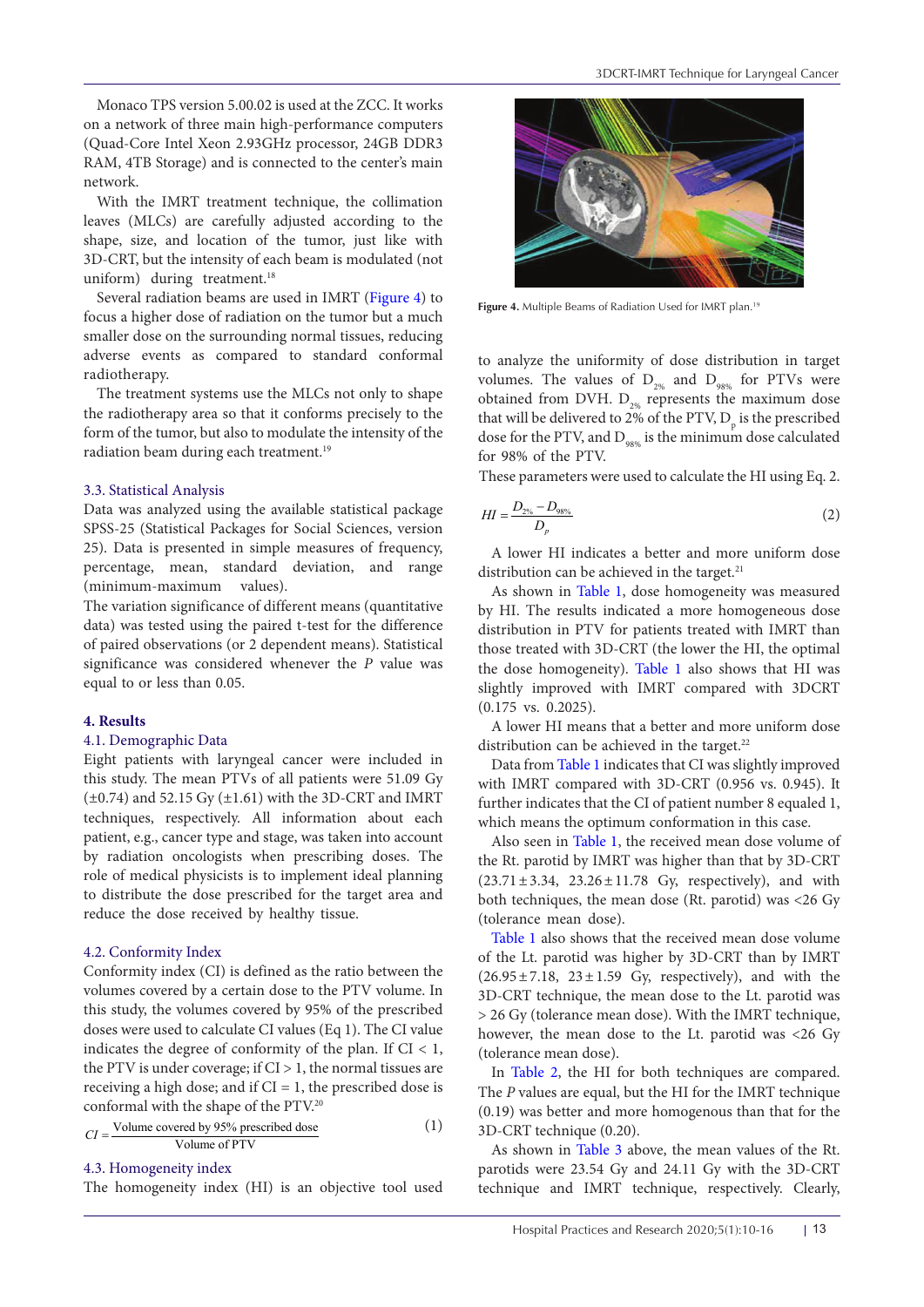<span id="page-4-0"></span>Table 1. Mean and SD (Range) for the Values of the Conformity Index, Homogeneity Index, Mean Dose of Lt and Rt Parotids in 3D-CRT and IMRT Techniques for All 8 Patients

| <b>CI</b><br>HI |             | Lt. Parotid Mean Dose (Gy) |             | Rt. Parotid Mean Dose (Gy) |             | Tolerance Dose Value of Parotid (Gy) |             |    |
|-----------------|-------------|----------------------------|-------------|----------------------------|-------------|--------------------------------------|-------------|----|
| 3DCRT           | <b>IMRT</b> | 3DCRT                      | <b>IMRT</b> | 3DCRT                      | <b>IMRT</b> | 3DCRT                                | <b>IMRT</b> |    |
| 0.30            | 0.22        | 0.95                       | 0.98        | 40.73                      | 26.08       | 36.51                                | 26.78       | 26 |
| 0.18            | 0.18        | 0.95                       | 0.96        | 28.40                      | 24.97       | 32.22                                | 16.29       | 26 |
| 0.17            | 0.15        | 0.95                       | 0.98        | 31.29                      | 23.77       | 29.02                                | 23.73       | 26 |
| 0.23            | 0.22        | 0.95                       | 0.81        | 29.06                      | 21.87       | 32.43                                | 24.95       | 26 |
| 0.15            | 0.13        | 0.95                       | 0.96        | 23.34                      | 23.08       | 1.04                                 | 26.59       | 26 |
| 0.17            | 0.16        | 0.95                       | 0.99        | 24.75                      | 23.74       | 15.81                                | 25.04       | 26 |
| 0.25            | 0.24        | 0.93                       | 0.97        | 17.72                      | 21.37       | 22.84                                | 24.03       | 26 |
| 0.17            | 0.10        | 0.93                       |             | 20.36                      | 24.86       | 16.23                                | 22.32       | 26 |
| 0.2025          | 0.175       | 0.945                      | 0.956       | 26.95                      | 23.71       | 23.26                                | 23.71       | 26 |
| 0.05203         | 0.048       | 0.009                      | 0.060       | 7.18                       | 1.59        | 11.78                                | 3.34        |    |

<span id="page-4-1"></span>**Table 2.** Mean value and *P* Value of Homogeneity (HI) in 3D-CRT and IMRT Techniuqes

|          | Test Value $= 0$ |    |         |                        |                          |        |  |  |
|----------|------------------|----|---------|------------------------|--------------------------|--------|--|--|
|          |                  | df | P Value | <b>Mean Dose-Value</b> | 95% CI of the Difference |        |  |  |
|          |                  |    |         |                        | Lower                    | Upper  |  |  |
| HI_IMRT  | 13.848           |    | 0.0005  | 0.19905                | 0.1651                   | 0.2330 |  |  |
| HI_3DCRT | 11.589           |    | 0.0005  | 0.20755                | 0.1652                   | 0.2499 |  |  |
|          |                  |    |         |                        |                          |        |  |  |

3D-CRT with a *P* value of 0.001 was better for the Rt. parotid, while the *P* value with IMRT was 0.0005, which is better than that of the 3D-CRT; however, in Table 4 below, the values of these parameters differ.

The *P* values for both techniques for the Lt. parotid glands were the same, but the mean dose value for IMRT (23.60 Gy) was better than that for 3D-CRT (26.54 Gy). The difference between these numbers depends on many factors, such as the location, position, and nearness of the tumor to the OARs [\(Table 4\)](#page-4-3).

As seen in [Table 5](#page-5-0), the comparison of 3D-CRT and IMRT plans showed that the relative volume of PTV was significantly greater with the IMRT technique than with 3D-CRT (52.15±1.61, 51.09.4±0.74 Gy, respectively). The use of both techniques on the eight patients had PTV95% coverage values of >95% of the prescription dose. These results correspond with those of Abo-Madyan et al.<sup>23</sup>

#### **5. Discussion**

The ideal value for the conformity index is 1, which

indicates optimum conformation. In this case, radiation beams from the Gantry are conformal with the target volume within the patient's body. A conformity index greater than 1 shows a greater irradiated volume than the target volume inside the patient's body; thus, normal tissues are also included, and a hot spot may be produced. Conversely, a conformity index less than 1 indicates partial irradiation of the target volume; hence, some parts of the target volume will not be covered by radiation beams, and a cold spot may be produced.

The results of this study explicitly showed improved dose distributions for the treatment of laryngeal cancer with IMRT compared to 3D-CRT. These results are consistent with those published by Mendenhall et al.<sup>24</sup> These improvements concern the coverage of PTVs and the sparing of the parotid glands. The effects of doses received by all patients on the parotid glands were consistent with the planning technique. The major aim for the parotid glands was to achieve a mean dose below 26 Gy (tolerance dose value) as proposed by the Radiotherapy Oncology

<span id="page-4-2"></span>**Table 3.** Mean Value and *P* value of Rt. Parotids in Both 3D-CRT and IMRT Techniuqes

|                     | Test Value $= 0$ |    |         |                    |                          |           |  |  |
|---------------------|------------------|----|---------|--------------------|--------------------------|-----------|--|--|
|                     |                  | df | P Value | Mean Dose Value Gy | 95% CI of the Difference |           |  |  |
|                     |                  |    |         |                    | Lower                    | Upper     |  |  |
| Rt. parotid, 3D-CRT | 5.732            |    | 0.001   | 2354.25000         | 1382.9722                | 3325.5278 |  |  |
| Rt. parotid, IMRT   | 20.423           |    | 0.0005  | 2411.25000         | 2132.0760                | 2690.4240 |  |  |

<span id="page-4-3"></span>**Table 4**. Mean Dose and *P* Values of Lt. Parotids in Both 3D-CRT and IMRT Techniuqes

|                     | Test Value $= 0$ |    |         |                    |                          |           |  |  |
|---------------------|------------------|----|---------|--------------------|--------------------------|-----------|--|--|
|                     |                  | df | P Value |                    | 95% CI of the Difference |           |  |  |
|                     |                  |    |         | Mean Dose Value Gy | Lower                    | Upper     |  |  |
| Rt. parotid, 3D-CRT | 9.758            |    | 0.0005  | 2654.62500         | 2011.3339                | 3297.9161 |  |  |
| Rt. parotid, IMRT   | 43.571           |    | 0.0005  | 2360.37500         | 2232.2763                | 2488.4737 |  |  |
|                     |                  |    |         |                    |                          |           |  |  |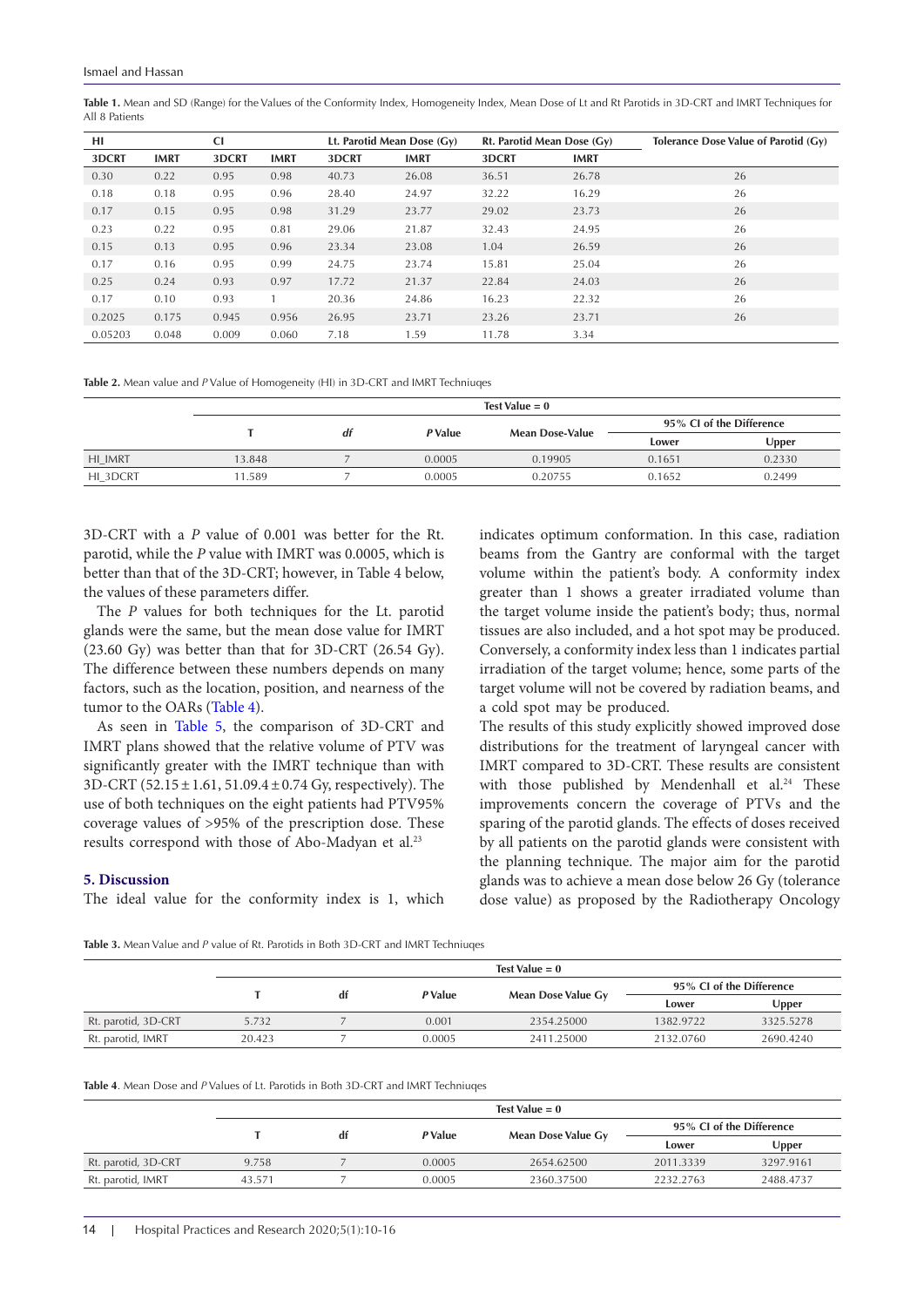| No.            |       | Mean Dose PTV Gy | $D2\%$ Gy |             | D98% Gy |             | D95% Gy |             |
|----------------|-------|------------------|-----------|-------------|---------|-------------|---------|-------------|
|                | 3DCRT | <b>IMRT</b>      | 3DCRT     | <b>IMRT</b> | 3DCRT   | <b>IMRT</b> | 3DCRT   | <b>IMRT</b> |
|                | 50.88 | 53.64            | 58.90     | 58.34       | 43.29   | 47.34       | 46.41   | 48.99       |
| 2              | 51.28 | 51.72            | 54.39     | 54.71       | 45.21   | 45.86       | 47.17   | 47.99       |
| 3              | 52.77 | 51.26            | 54.81     | 54.82       | 46.31   | 46.91       | 47.28   | 47.86       |
| $\overline{4}$ | 50.58 | 49.61            | 55.34     | 54.35       | 43.73   | 43.03       | 46.78   | 45.05       |
| 5              | 51.23 | 50.73            | 53.43     | 55.83       | 45.59   | 46.83       | 46.48   | 47.80       |
| 6              | 50.98 | 54.20            | 54.14     | 58.15       | 45.23   | 48.95       | 46.73   | 50.21       |
| $\overline{7}$ | 50.52 | 53.68            | 54.75     | 59.43       | 41.85   | 46.41       | 47.05   | 47.82       |
| 8              | 50.49 | 52.41            | 53.48     | 54.73       | 48.71   | 49.69       | 46.99   | 50.43       |
| Mean           | 51.09 | 52.15            | 54.90     | 56.295      | 44.99   | 46.87       | 46.8625 | 48.26       |
| <b>SD</b>      | 0.74  | 1.61             | 1.74      | 2.02        | 2.08    | 2.01        | 0.31    | 1.68        |

<span id="page-5-0"></span>**Table 5.** Mean and SD (Range) for Mean Dose Gy, D2% Gy, D98% Gy, and D95% Gy in Both 3DCRT and IMRT Techniques for All 8 patients

# Group (RTOG).

For the eight evaluated patients, the plans showed that OAR values were below the defined dose limits when the IMRT technique was used. In 3D-CRT plans, OAR values were reasonable for parotid gland doses. Therefore, IMRT is a better option for the protection of healthy tissue in the larynx cancer region. In addition, IMRT is well known to provide better target volume coverage which is difficult in laryngeal cancer regions, because critical structures are very close to or in the target area. The current results agree with those of Emami<sup>25</sup> and Bucci et al.<sup>26</sup> Minimum and D95% dose values were higher and dose homogeneity was better with the IMRT technique as shown in [Table 1](#page-4-0). Lower overall areas of hot spots and lower maximum doses with IMRT are other important results considering the side effects. For the target volumes, the main differences were seen in D max and V95% dose values of PTV and D max, D min, and V95% dose values of PTV as shown in [Tables](#page-4-0) [1](#page-4-0) and [5.](#page-5-0)

# **6. Conclusion**

Head and neck radiotherapy is one of the most challenging treatments in radiation ontology because of the number of organs with different tolerance doses, large treatment areas, complex patient anatomy, and the OARs. Based on the current results, IMRT is the best treatment planning for head and neck cancers in comparison with 3D-CRT. In this study, it was determined that intensity-modulated radiation therapy can improve the quality of life of head and neck cancer patients who have already undergone radiation therapy. These improvements concern the coverage of PTVs and saving healthy tissue, such as parotid glands.

# **Authors' Contributions**

DKI: Study conception and design, acquisition of data, data analysis and interpretation, manuscript writing and critical revisions. FFH: acquisition of data and critical revisions of the manuscript for intellectual content. Both authors read and approved the final manuscript.

# **Conflict of Interest Disclosures**

The authors declare that they have no conflicts of interest.

# **Ethical Approval**

Ethical approval was obtained from the Research Ethics Committee of the College of Medicine, Hawler Medical University, Kurdistan region, Irbil, Iraq.

## **Acknowledgments**

The authors thank all staff members of the Zhianawa

# Research Highlights

# **What Is Already Known?**

Radiotherapy is the main treatment used to preserve the larynx. There are many radiotherapy techniques, including 3D-CRT, IMRT, and VMAT. Radiation therapy for laryngeal cancer is usually given with a total dose of 50 Gy (1 Gy = 100 Rad) in daily fractions (200 rad per day), 5 days per week, for about 5 weeks. When radiation is used as the main treatment for cancer of the larynx, the dose of radiation may also damage the parotid glands. The best radiotherapy treatment method for all types of cancers is individualization of treatment based on a description of the characteristics of the patient, his or her disease, treatment volume, etc. Individualization depends on the individual dose distribution and individual fractionation, the homogeneity index of radiation, and the conformity index for the target region and in healthy tissue.

# **What This Study Adds?**

This study aimed to determine which technique is suitable for treatment of the larynx, causing minimum damage to the parotid glands, investigate radiation doses on parotid glands, and compare them with the tolerance dose value of parotid Gy. The current results confirm those of several researchers who have reported that the risk to the parotid glands was significantly reduced at doses less than a few Gy with IMRT when this technique was compared with 3D-CRT.